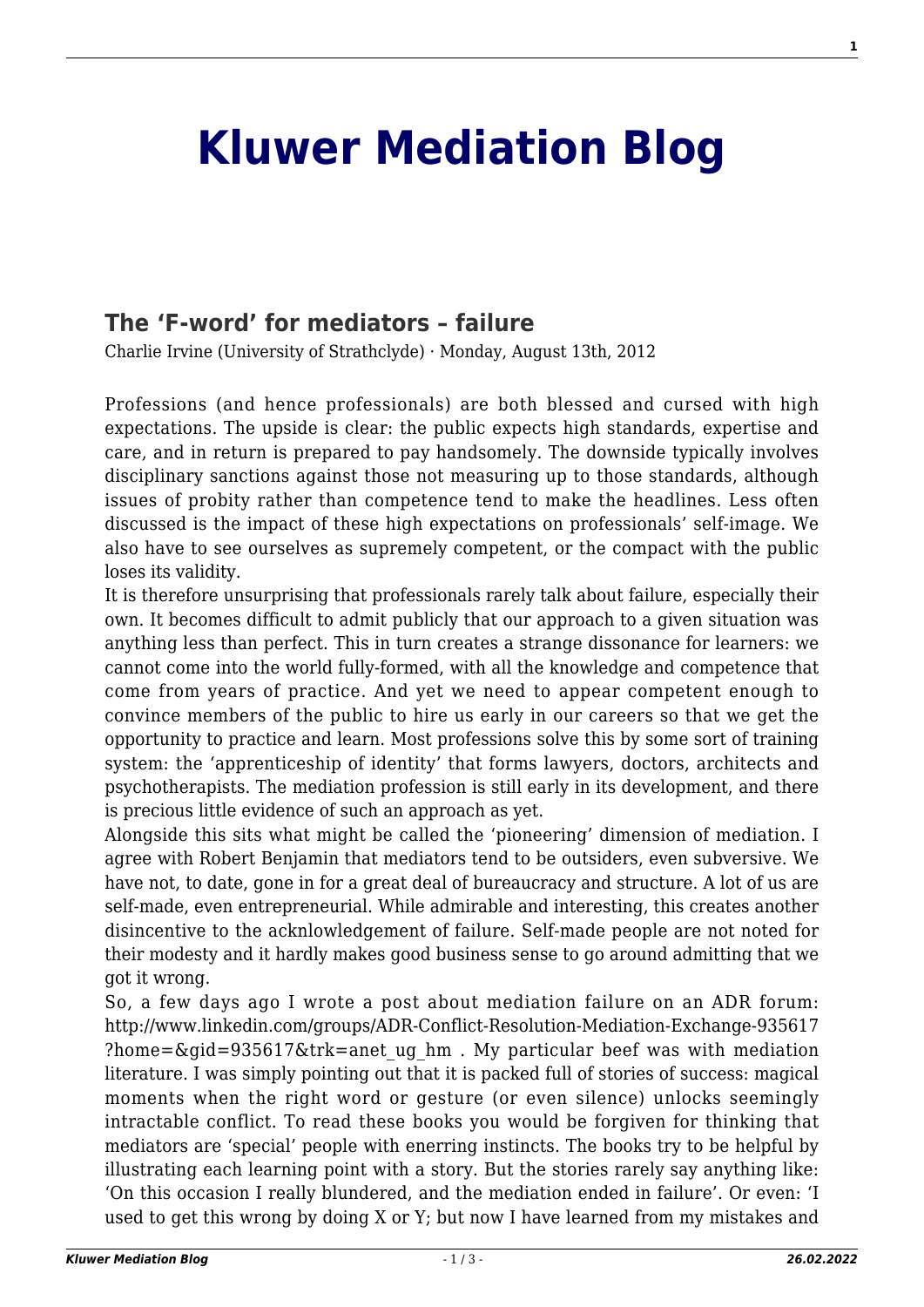## do Z'.

The reponses to my post have been interesting. Some have very kindly offered support, some have identified with the issue, and quite a few have pointed out that the mediator is not really responsible for the outcome. I appreciate the logic, that our mistakes are probably less significant in the big scheme of things than the parties' own stuff, and that there are many people out there who simply don't want to settle, agree or compromise. However, I don't think this lets us off the hook. Yes, our doctrine of empowerment and respect for parties' autonomy mean that we don't assume responsibility for the outcomes of mediation. But we are responsible for our own part. Our blunders, faux pas or simple misreadings can contribute to a poor outcome.

On occasion I have felt the momentum of the mediation flow away from goodwill and humanity back towards mistrust and demonisation, and haven't known how to prevent it. Perhaps afterwards, with the benefit of hindsight, reflection or discussion I have realised that I should have done X, or not done Y. But at the time I simply didn't have enough knowledge, skill or experience to do the right thing. It happens. Hopefully we learn each time, so that we grow in both skill and humility.

Michael Jacobs, in a brilliant article, goes further and suggests that 'pain and suffering should be be hallmarks of mediator professionalism' – see http://www.mediate.com//articles/jacobsM5.cfm . He points out that the compassion that brings us into this work can't simply be left at the door when it goes wrong: 'Thus when mediation ends, I am no more 'free' of the conflict – either externally or internally – than I am of my ears, or heart.'

Where I particularly agree with Michael is in his contention that pain is the best teacher. If we are stung by our failures, we have the motivation to learn and improve. But if our belief system allows us to ignore them, or place all the responsibility on the parties, we can sail on without questioning our approach.

Returning to the literature, I am not accusing those who write about mediation of being particularly boastful. They seem highly decent people with a keen sense of their own frailties. Rather, I contend that mediation is not yet at the right point in its history to acknowledge failure. It is too young and too insecure in its position to talk about getting things wrong. Actually it is hard to find much evidence of older professions admitting failure either. It would be refreshing for any professional to speak about failure (although an honourable exception exists in the international development world – see http://www.admittingfailure.com/).

So, I am not suggesting that we downplay the fantastic impact that mediation can have, nor the incredible skills and instincts that many people being to the table. But a little honesty would be a pleasant counterweight in a world where we are surrounded by tales of success. I'm sure there are lots of tales of failure out there: good , honest attempts to do the right thing that simply didn't work, through to outright blunders, breaches of ethics, or ineptitude. There must be fantastic richness and insight in these stories. It would make for a healthier learning community if more of them saw the light of day. I finish with a quote from www.admittingfailure.com: 'the only "bad" failure is one that's repeated.'